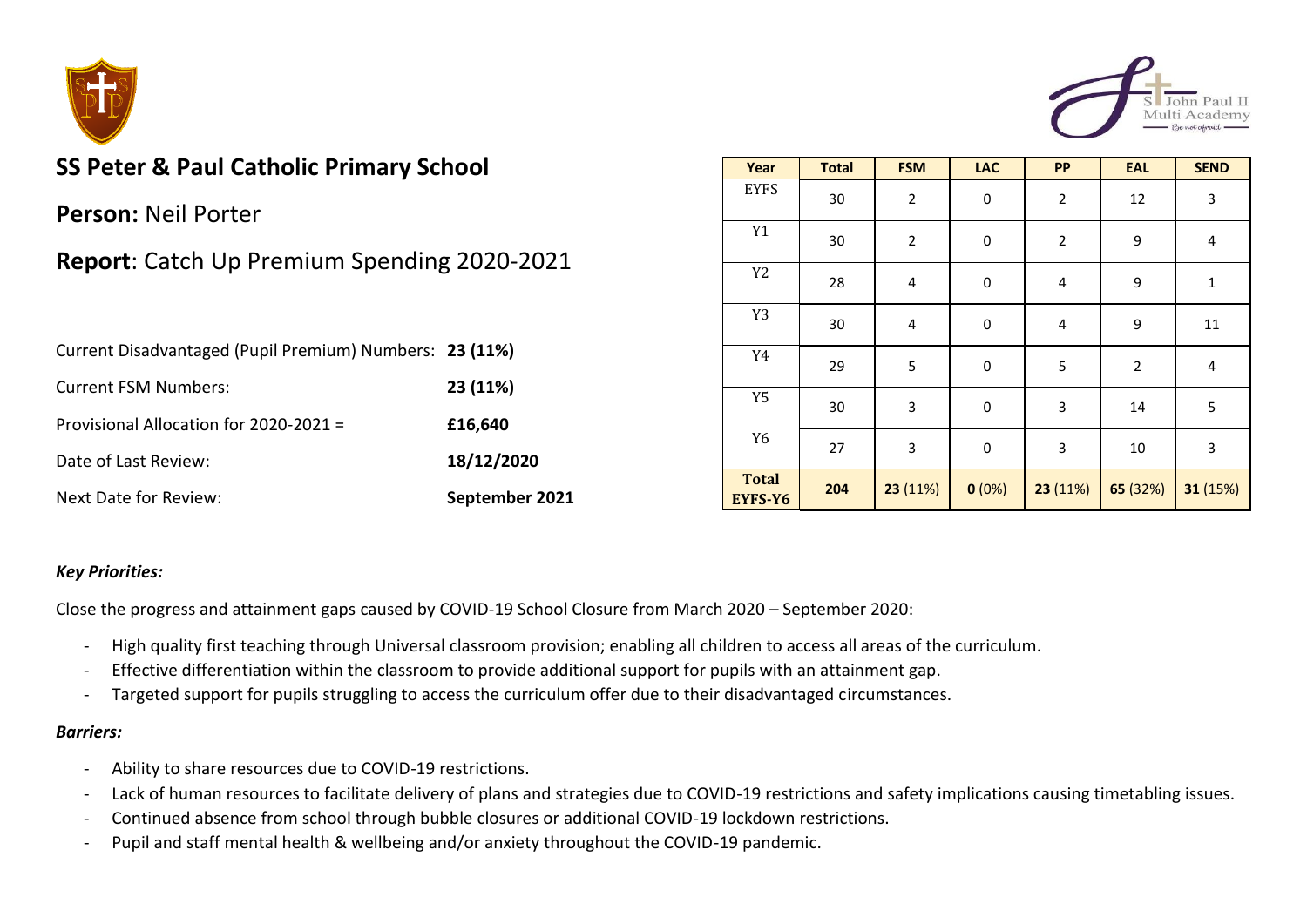## **2020/2021 Plan**

| <b>Area of Focus</b>                                         | <b>Allocation</b><br>£16,640 | <b>Description of spending</b>                                                                                                                                                                                                                                                                                                                       | <b>EEF Evidence</b>                                                                                                                                                                                                                                                                                                                           | <b>Intended Impact</b>                                                                                                                                                                                                                                                                                   |
|--------------------------------------------------------------|------------------------------|------------------------------------------------------------------------------------------------------------------------------------------------------------------------------------------------------------------------------------------------------------------------------------------------------------------------------------------------------|-----------------------------------------------------------------------------------------------------------------------------------------------------------------------------------------------------------------------------------------------------------------------------------------------------------------------------------------------|----------------------------------------------------------------------------------------------------------------------------------------------------------------------------------------------------------------------------------------------------------------------------------------------------------|
| <b>Staff Continued</b><br>Professional<br>Development        | £1,000                       | Improving teacher capability through CPD<br>and training ensures high quality first<br>universal provision for all pupils including<br>the disadvantaged. Best possible teaching<br>and learning experience day to day.                                                                                                                              | The best available evidence indicates that<br>great teaching is the most important lever<br>schools have to improve outcomes for their<br>pupils. This was true before the Covid-19<br>pandemic and it will continue to be vital<br>throughout this academic year.                                                                            | Highly trained members of staff<br>$\bullet$<br>delivering high quality teaching in<br>the classroom or via video link.<br>Teacher Assessment data to show<br>$\bullet$<br>an improvement in level of pupils<br>achieving or closing the gap.                                                            |
| <b>Remote Learning</b>                                       | £1,000                       | Due to COVID-19, we look to improve our<br>remote online learning offer by purchasing<br>Purple Mash and providing either a laptop<br>or iPad device for disadvantaged learners to<br>complete learning at home. Teaching staff<br>also needed upgraded devices in order to<br>prepare and deliver effective online<br>learning from school or home. | Teaching quality is more important than<br>how lessons are delivered. Ensuring access<br>to technology is key, particularly for staff<br>and disadvantaged pupils.                                                                                                                                                                            | Up skilled teachers improving the<br>$\bullet$<br>quality of remote learning.<br>Higher level of pupil engagement<br>$\bullet$<br>through improved quality and<br>greater access to devices.                                                                                                             |
| Cover costs for 'Face<br>to face' teaching<br>support        | £15,000                      | The use of supply teachers to help support<br>face to face daily learning will be vital.<br>Targeted interventions will be supported by<br>external agencies and help to cover existing<br>teachers and teaching assistants to deliver<br>close the gap intervention support.                                                                        | Considering how classroom teachers,<br>teaching assistants and external partners<br>can provide targeted academic support,<br>including how to link structured one to one<br>or small group intervention to classroom<br>teaching, is likely to be a key component of<br>effective planning for this academic year.                           | All pupils will be able to access<br>$\bullet$<br>the curriculum regardless of<br>ability or family background.<br>All pupils requiring additional<br>$\bullet$<br>curriculum support will receive it<br>through a targeted intervention<br>delivered by a teacher or teaching<br>assistant.             |
| Specific pupil<br>support for a<br>targeted area of<br>need. | £1,000                       | Family Support Worker to work as a<br>Pastoral Manager. A trained family worker<br>to provide support with targeted families to<br>improve attendance at school and provide<br>support and advice to parents.                                                                                                                                        | Supporting pupils' social, emotional and<br>behavioural needs, primarily as part of<br>good teaching, is likely to prove an effective<br>strategy to support learning. Regional<br>lockdowns plus self-isolation have<br>continued to disrupt attendance in some<br>schools with a likely disproportionate<br>impact on disadvantaged pupils. | Any pupil of family experiencing<br>$\bullet$<br>difficulty which is acting as a<br>barrier to learning will receive the<br>support they need from an<br>external specialist.<br>Pupils/families identified will see<br>$\bullet$<br>an improvement in the situation<br>to allow learning to take place. |
| <b>Total Spend</b>                                           | £18,000                      |                                                                                                                                                                                                                                                                                                                                                      |                                                                                                                                                                                                                                                                                                                                               |                                                                                                                                                                                                                                                                                                          |